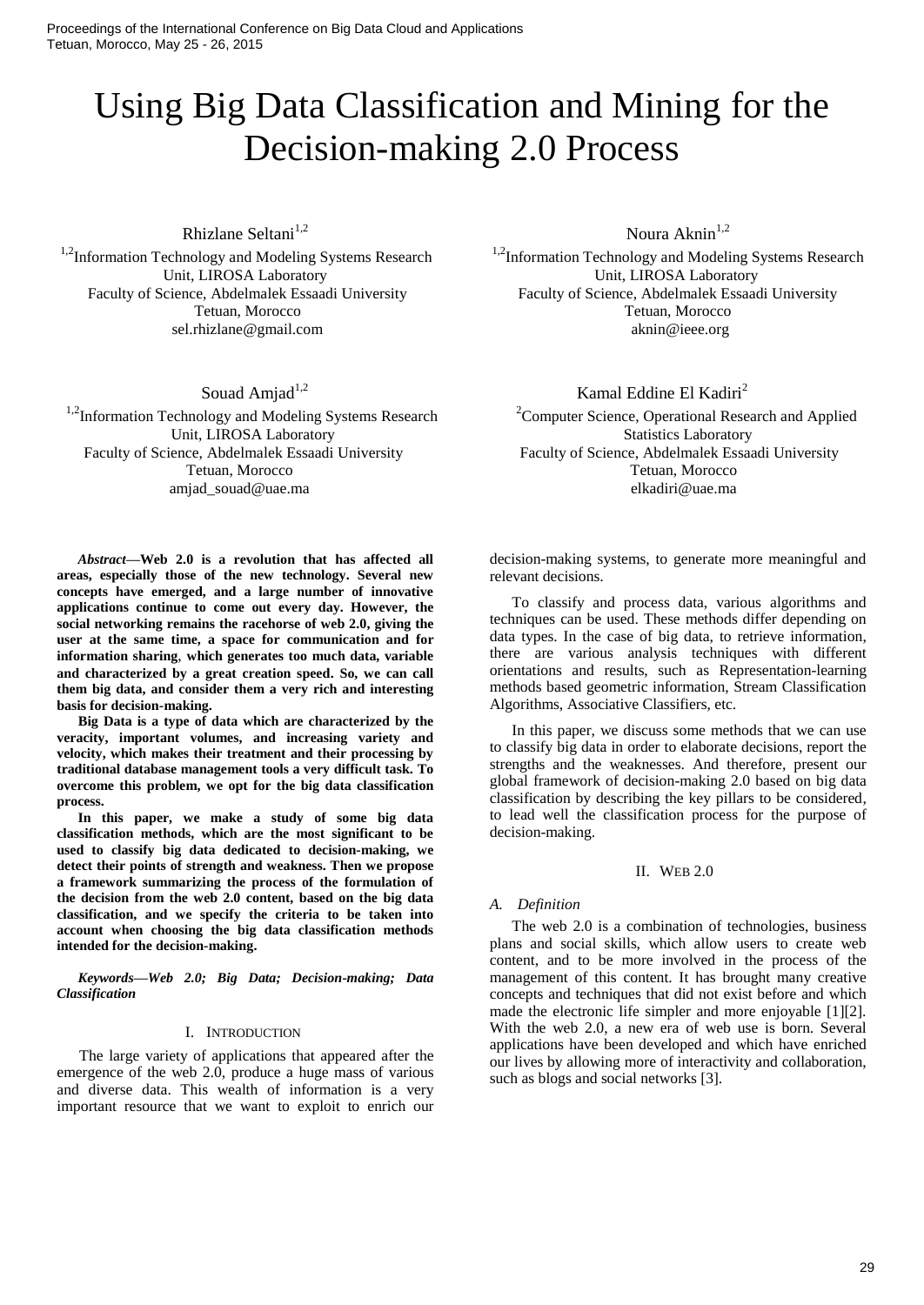# *B. Architecture and Principals*

Web 2.0 is based on a varied and robust architecture, founded on the introduction of new principles such as collaboration and interactivity, and the use of new applications like web interface design techniques, those of content syndication, XHTML, URL, etc [4].

There are several emerging principles with the appearance of web 2.0, the most notable:

- Collaboration: This is an important aspect which describes when a user has the opportunity to contribute in the creation of the web content by creating its own content.
- Interactivity: one of the introduced principles by the web 2.0, interactivity is reflected by the interaction of the user with the web content and with other users.

These two principles constitute new trends that have changed our lives and our way of working, they are the basis of social networks, blogs, wikis, etc.

## III. BIG DATA

# *A. Definition*

The term big data refers to data sets exchanged by connected objects in the web, and whose volumes are important and the variety and the velocity are increased [5]. It is a compilation of data sets which are characterized by complexity and large volume, so their management and processing constitute a difficult task if we use traditional database management tools [6].

#### *B. Characteristics*

Compared to other types of data, big data are different and have some specifications. These differences concern several facets as the data format, their volume, the time required for their creation, and their nature.

The principal features are: Data volume, data velocity, data variety, and data veracity. We can consider these elements as the characterizing pillars of big data (Fig. 1.), and which make their processing and their analysis a special challenge.



Fig. 1. Characterizing Pillars of Big Data

- **Data Volume**: refers to a very important quantity of generated information. Data is considered as big data if their size is very large, so we cannot control them to make analysis easily.
- **Data Variety**: This makes analyzing this type of data a very difficult mission. We have more different data presentation formats: text, audio, image, etc.
- **Data Velocity**: It refers to the speed of creation and generation of data, which have been increased with the different new web applications.
- **Data Veracity:** Data veracity refers to the anomalies in data. Veracity in data analysis constitutes the biggest challenge to overcome, because, veracity of data sources can largely affect the precision of analyzes.

#### IV. BIG DATA CLASSIFICATION FOR DECISION-MAKING

#### *A. Clustering*

Clustering (also called Cluster Analysis), is a task of [data](http://en.wikipedia.org/wiki/Data_mining)  [mining,](http://en.wikipedia.org/wiki/Data_mining) which means the mission of assembling a set of objects, by the way that, objects which belong to the same group have more similarities than with those belonging to others groups. A group is called a cluster. The clustering was used for the first time in the classification tasks by Cattell in 1943 for personality psychology classification [7]. Many clustering algorithms exist. Making the choice about which algorithm we must use, depends on the used cluster models [8]. Among the most distinctive cluster models, we find: Centroid models, Distribution models, Group models, and Connectivity models.

In addition to its important role in the classification task, clustering has several advantages, such as the definition of information relating to the data, which were not revealed before, as associations, so we can look for new patterns. Also, clustering provides a logical structure which makes results read and interpreted easily. But it is not the case, if we opt for a large scale of clusters, because there are no definitive methods to determine precisely the suitable number of clusters.

### *B. Decision Trees*

The decision tree is a technique which we can use for classification tasks, by creating a model to predict the output value based on a number of input values [9] [10]. To use decision trees for classification, we construct trees starting by the root of the tree, and subsequently, proceeding down to its leaves.

A classification rule is developed based on example objects, which are known by their values of a collection of attributes. Then, the decision tree is expressed in function of the same attributes [11]. Decision trees constitute a good way to well represent decisions. An example of a decision tree form is shown in the Fig. 2.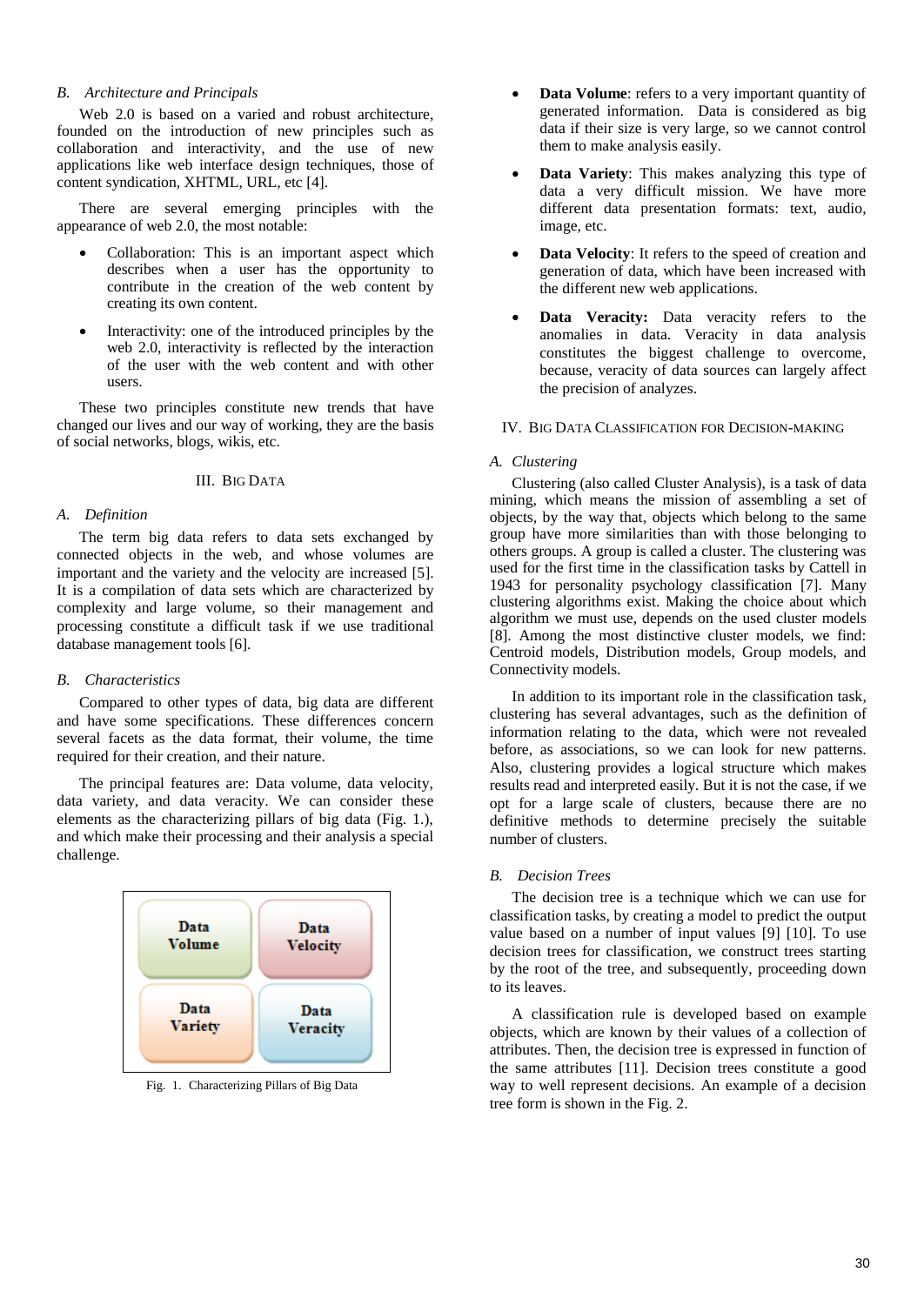

Fig. 2. A General Form of a Decision Tree

The decision trees are characterized by the robustness and the simplicity of understanding and interpreting. What is important about decision trees is that we can treat categorical and numerical data. On the other hand, decision trees are instable, since a miniature change in the input data can affect the entire tree, by causing large changes in it.

#### *C. Support Vector Machines*

Support vector machines, more usually SVMs, were introduced the first time for binary classification. They refer to a collection of methods used for regression and classification, to analyze data in order to verify to which category an element belongs [12]. They can be used in several ways depending on the nature of their application, such as, text categorization, recognition of images, handwriting code, bioinformatics, etc.

Some of the advantages of using SVM algorithms are: the robustness, the ability to learn well using a few parameters, and the computational efficiency. On the other hand, apply SVM can at times require taking into consideration many aspects of learning methods [13], SVM is oriented to be applicable directly in the case of two-class tasks. For that reason, when we deal with a multi-class task, we must use algorithms that can reduce it to a set of binary problems, or take account of all the classes at once by giving one formulation of optimization for all the data. Different methods of treating multi-class support vector machines continue to emerge [14].

## *D. Associative Classification*

Associative classification refers to a classification which is based on the use of association rules, by combining both classification and mining of associations [15] [16]. Compared to other approaches, it is considered a highly accurate and competitive method, and can be applied in different ways [17] [18] [19] [20]. We can define three types of associative classification systems:

- Classification by Emerging Patterns: based on emerging patterns from a sample, which means event associations whose supports vary, depending on the dataset [21].
- Classification based on High-Order Pattern: is a classification system, which uses the algorithm of high-order pattern discovery, which detects considerable connection or association patterns using residual analysis in statistics [22].
- Associative Classifiers based on the Apriori Algorithm: the Apriori Algorithm is an algorithm which proceeds by determining the prevalent items in the database. So, we can define association rules to wrap up trends in the database, many applications in various domains were done using this technique, such as market basket analysis [23].

Associative classification provides a high accuracy and it is easy to understand. However, it presents some challenges, like the lack of obvious criteria to classify objects. Since it is based on a large number of rules, the process of its elaboration is a time-consuming task, and it becomes a difficult task to select the suitable ones to develop the classifier.

## V. BIG DATA CLASSIFICATION AS A BASIS OF DECISION-MAKING 2.0

## *A. The Data Generation Process*

Web 2.0 is a very important source of information. The user interacts continuously with the web content through collaborative applications, such as blogs, social networks, etc. With the increase of the number of actors on the web, the rate of information circulating on its channels increases. This large data flow generates the phenomenon of big data. Hence, web 2.0 is a rich platform of information, which can be treated to generate significant data. The user is primarily a passive actor, becomes in an instant an active actor, by transmitting opinions, which we propose to treat to ensure the mission of decision-making. These opinions can take, for example, the form of:

- A solution to a particular problem: a problem can be solved quickly and efficiently if the process of the generation of the solution is collaborative. So the reviews, including those of experts, about an issue may be of great use to make decisions to solve a given problem.
- A feedback to a given subject: any feedback contains in itself a notice that we can use to extract useful information which enriches the process of the decision making.
- A proposal for improvement: in any field, application, or system, we always look for ways of improvement, especially in the case of business. Opinions of clients and in particular those which are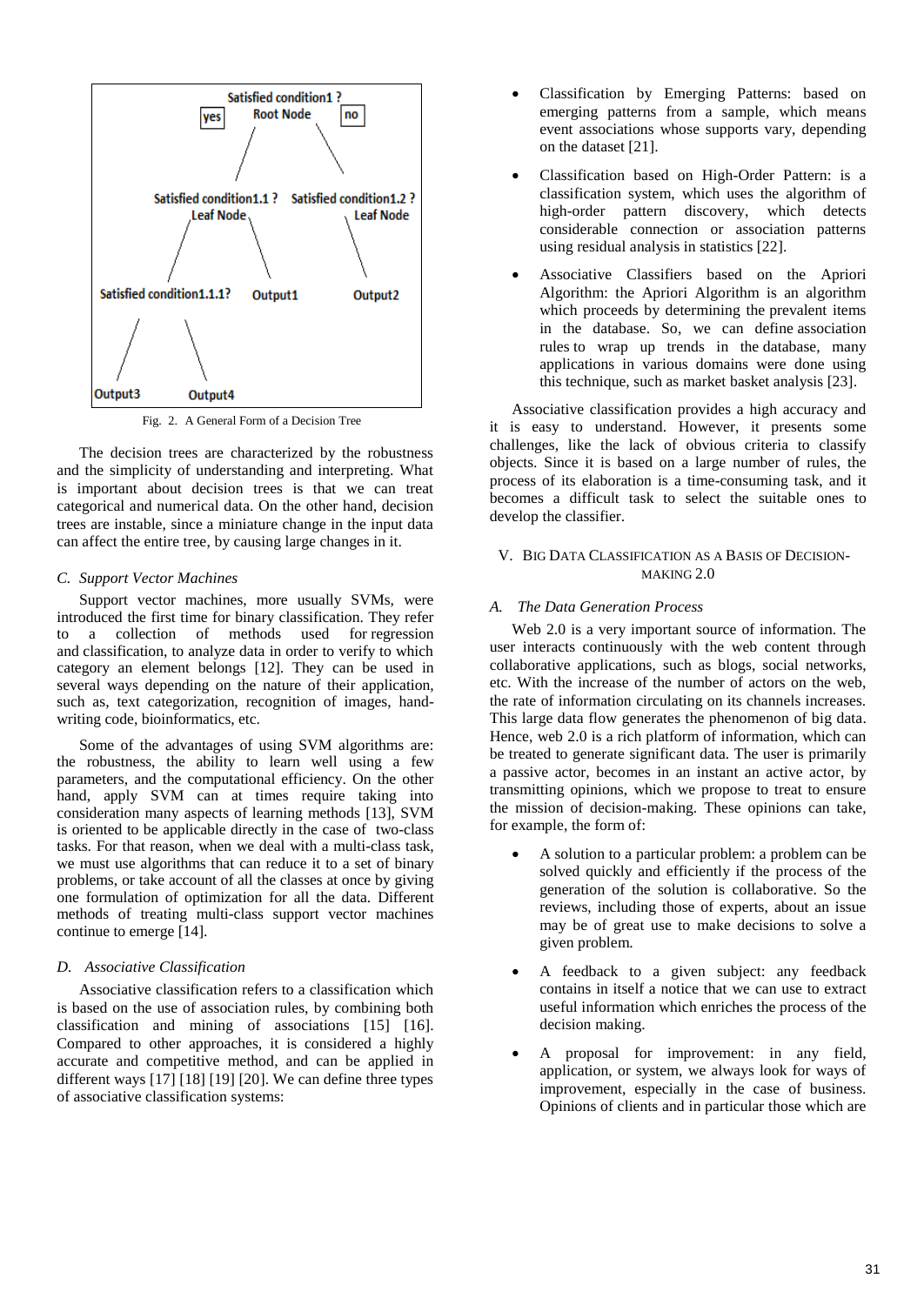the most affected by the service, constitute a very important resource of inspiration to make the right decision of improvement.

 A complaint about a process, a product, a service: as with proposals for improvement, complaints also lead to the generation of significant decisions about a product, a process, a service, etc.

# *B. Decision-Making 2.0 Based Big Data Classification Model*

To exploit the generated data on the web 2.0, it is necessary to isolate the significant information. Circulating data through the web 2.0 applications such as social networks have the characteristics that make them a part of what is called big data. To process them, we proposed to adopt a classification process.

When we want to treat data based on the web 2.0 content, in order to make decisions. A simple comment or tweet can generate a large data stream, through feedbacks of users. Taking account of these data in decision-making is very important to harness the collective intelligence.

After a preliminary process of data streams, to centralize those that meet our study needs, comes the classification phase to derive classified data according to specific parameters that depend on the issue in question. Finally, we get the basis of decision-making. The framework which presents the general process starting with the creation of the data on the web and ending with the decision-making is represented in the Fig. 3.



Fig. 3. Process of the Generation of the Decision 2.0 Based on the Big Data Classification

In the decision-making 2.0 process, the classification serves as a passage from the raw data to the classified ones, which will be used later to generate decisions. Data which circulate across the web, especially in social networks, blogs, etc, are difficult to track and manage. So to overcome this problem, our classification process should follow some specifications to properly carry out this mission.

Taking into consideration our aim, which is decisionmaking based on the content reflected by the comments and the feedbacks of users, and to provide relevant decision, which must be generated based on meaningful data, our classification process must be efficient and suits our purpose.

As already mentioned, the classification methods have drawbacks as advantages. That is why, we opt for a combination, to elaborate a multiple classification model to exploit the strengths of the cited methods, taking into account different parameters, as shown in the Fig. 4.

- **Accuracy:** the classification process must guarantee high accuracy, to ensure the relevance of our decisions, which is a very important factor for the evaluation of the quality of the decision.
- **Facility of understanding:** it is essential that classification must be a process that provides results which are easy to understand. It means also, that results must be interpreted without difficulties.
- **Flexibility:** flexibility is represented by the fact that the classification can take into consideration categorical data, and not just the numerical ones, for more significant and common decisions.



Fig. 4. Pillars of Big Data Classification for a Decision-making 2.0 Process Model